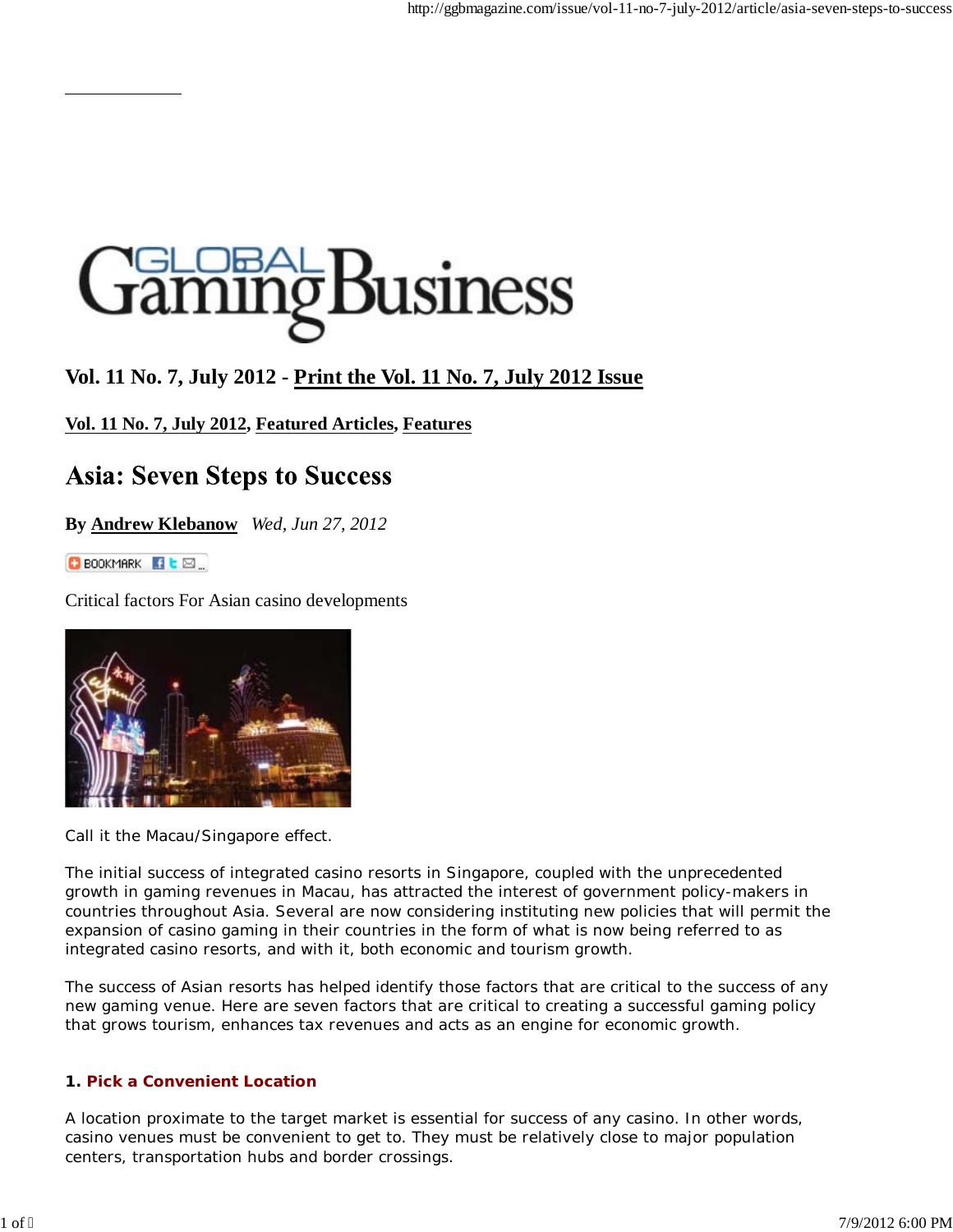Macau's location at the tip of the Pearl River Valley has served it well. Macau is within a one-hour ferry ride from Hong Kong and Shenzhen and a two-hour bus ride from Guangzhou, a city of 19 million people. Likewise, Singapore's casinos are located in the heart of that city, convenient not only to the local population but to Malays living across the Johora Strait. In contrast, the only casino in South Korea where residents are allowed to gamble is located four hours by car from Seoul, forcing those customers to endure an unpleasant and at times dangerous commute for the privilege of gambling in a legal venue. While the casino is busy, its location will forever limit its ability to maximize its potential.

A government mandate that forces a casino to be developed in a remote location, whether it be to protect its citizenry from the temptation of gambling or to encourage economic development in a particularly depressed region, severely limits the gaming venue's ability to maximize its economic impact.

The reality is that all casino markets, be they Las Vegas, Atlantic City, Macau or Singapore, are first and foremost regional destinations, dependent on fairly frequent levels of visitation from markets that find those casinos convenient to get to. The further a casino venue is located from regional population centers, and the harder it is for gamers to get to that venue, the less chance that the casino venue will achieve its full economic potential.

### **2. Transportation Infrastructure**

Coupled with a location that is convenient to both residents and tourists is a sound, integrated transportation network. This has been demonstrated in successful jurisdictions throughout the world. Las Vegas succeeds in no small way because its airport is capable of delivering over 20 million visitors a year to the city while the regional highway network connects the city to the population centers of Southern California and Arizona.

Singapore's casinos have been able to grow tourism by double digits since its integrated casino resorts opened in large part because of a modern international airport located within a 20-minute drive from the city's center. In addition, the city's rail and bus system can quickly and efficiently transport visitors and residents to either casino property. Those mass transit systems continue to evolve, and by next year, a new MRT train station will open directly beneath the Marina Bay Sands project.

Macau has an equally efficient transportation infrastructure that also continues to evolve. High-speed ferries bring patrons to Macau from a number of regional population centers. Once they disembark, an efficient road and bridge network, coupled with casino-sponsored shuttle buses, quickly brings visitors to properties throughout the city.

In addition, Macau is moving forward with development of a light rail system that will connect the city's various border crossings with casinos in both central Macau and the Cotai Strip. Later this year, a new phase of a high-speed rail network will be completed, linking Beijing and Guangzhou to Zhuhai, the primary entry point into Macau. Finally, an ambitious highway, rail and bridge network will link Hong Kong to Macau. Visitation is expected to increase dramatically because of these enhancements to the transportation network.

Conversely, those gaming venues that are difficult to reach, whether by road, rail or air, can never attract a broad base of tourists that seek a variety of entertainment options, of which gaming is one component. While it is easy to hope that a new "integrated resort" will stimulate tourism and lead to the development of new transportation infrastructure, it is essential that the regional rail, air and road network be in place first so they can deliver tourists and residents quickly and efficiently. Capacity-constrained airports and inadequate modes of surface transportation will doom even the grandest of casino developments.

### **3. Convenient Border Crossing and Entry Visa Process**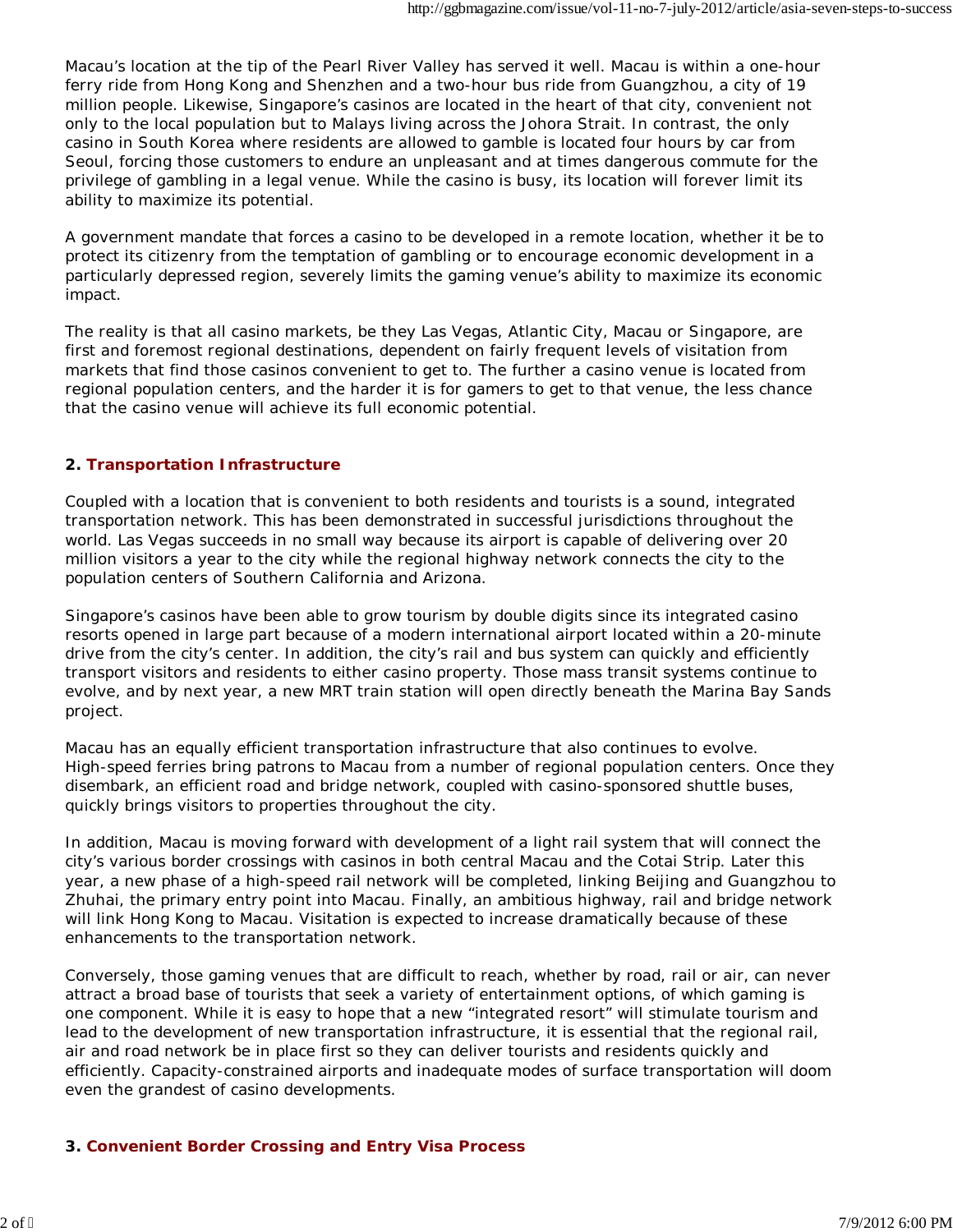Getting visitors to border entry points is only part of the solution; visitors need to be able to cross borders quickly and efficiently with minimal delay. The border crossing from Zhuhai to Central Macau is one of the busiest in the world, and is capable of processing tens of thousands of people a day.

Likewise, Singapore's entry points are models of efficiency and hospitality. People are able to move across the border to casino-resort venues with minimal delay. In contrast, one need only enter the United States through the International Arrivals Terminal at the Los Angeles International Airport, where visitors and citizens alike are treated with suspicion and malevolence, to appreciate how an efficiently and well-managed border crossing like Singapore or Macau can contribute to tourism growth and an overall sense of hospitality.

Working in concert with efficient border crossings are sane and reasonable policies regarding visas. Tourists who are eager to spend their money in casinos, hotels, restaurants and high-end shopping malls should not have to endure a time-consuming and expensive visa application process. It should not take a month for a visitor to get a visa, just so they can avail themselves of the amenities of a casino resort. Bilateral agreements between adjacent countries whereby tourists do not need a visa to visit a gaming-entertainment zone significantly enhance visitation. Singapore again stands as an excellent example.

### **4. Reasonable Gaming Tax Rate**

Few people outside of the gaming industry have a true appreciation of gaming taxes. There is generally a mistaken belief that taxes are paid from net income. Rather, they are paid from top-line gaming revenue before operating expenses are deducted. Also, unlike taxes on cigarettes, liquor or gasoline, gaming taxes are paid by the operator—not the consumer.

Inordinately high tax rates limit a casino developer's ability to construct non-gaming amenities, which are dependent on casino profits to justify their capital expense. Casinos in the United States offer a number of examples. In the state of Nevada, where gaming taxes are 6.75 percent of gaming revenues, casino operators have been able to construct a wealth of non-gaming amenities such as hotels, restaurants, convention centers and shopping malls.

Reasonable gaming taxes helped transform Las Vegas from a small city in the desert into an international destination with over 150,000 hotel rooms, millions of square feet of meeting space and a resident population of 2 million. In the state of New York, where taxes at racetrack casinos exceed 60 percent of gaming revenues, no such non-gaming development has taken place. Those casinos are nothing more than warehouses with slot machines. With such a high tax rate, casino operators simply cannot risk the capital to invest in non-gaming amenities.

One racetrack casino in the state of Rhode Island, where the gaming tax hovers at 60 percent of revenue, risked a major capital investment in non-gaming amenities and was forced into bankruptcy. Rhode Island's state government, with its myopic focus on gaming taxes, continues to maintain this high tax rate and, with new competitors opening in adjacent states, will soon see its prized source of tax revenue wither away.

Gaming operators also need stable tax environments where the tax rate does not increase whenever government needs more money. Again, the United States offers an example. In the state of Illinois, legislators eager to reduce their budget deficit arbitrarily increased gaming taxes on its casinos. The state taxes gaming revenues on a graduated basis and increased the marginal tax rate on the highest bracket of gaming revenues from 50 percent to 75 percent.

The results were immediate and catastrophic. Marketing expenditures were reduced; capital investment ceased; gaming revenues declined and employees were laid off. Only after witnessing the total effects of their actions did Illinois legislators reverse their decision.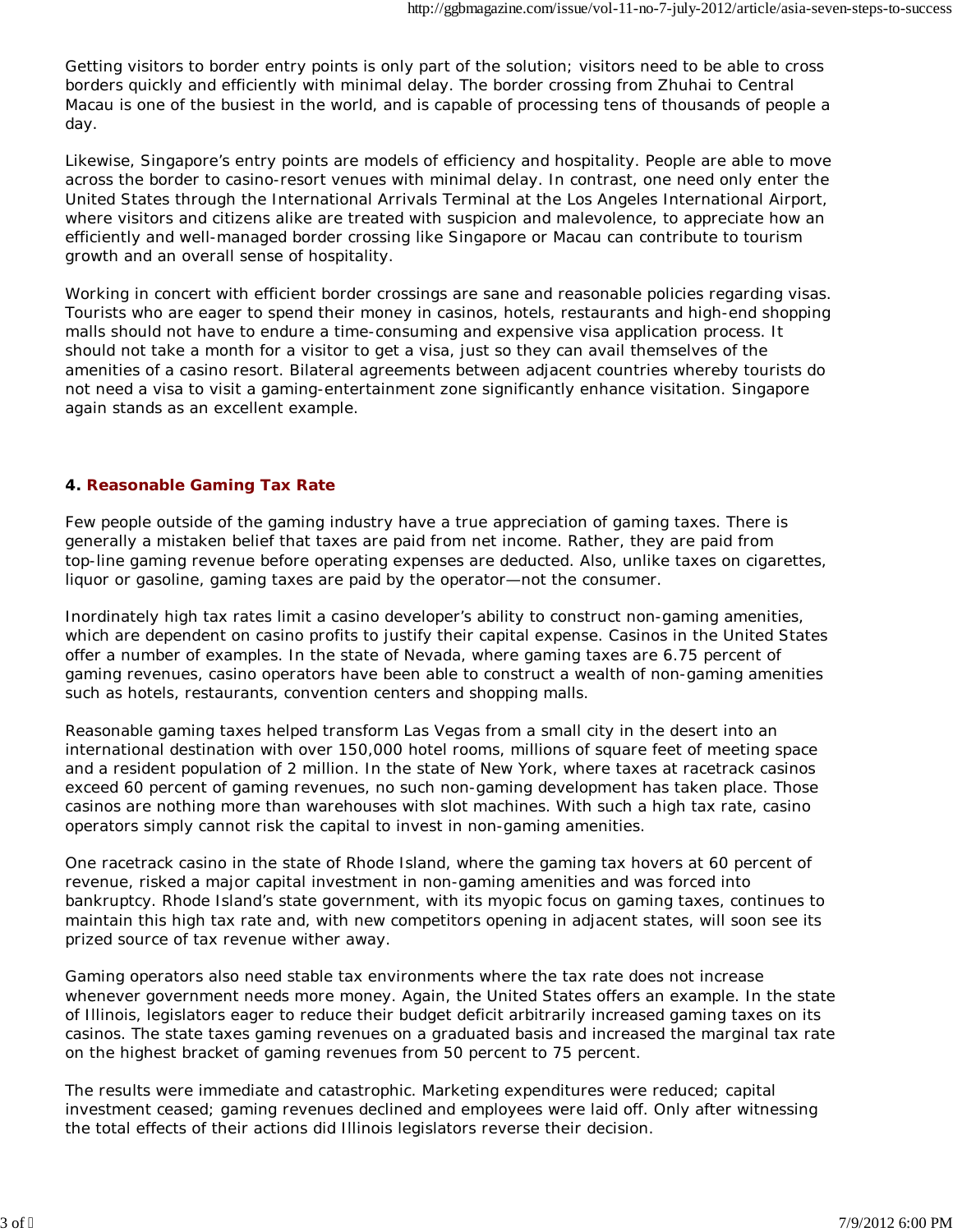### **5. Sound Regulatory Environment**

While it may seem counter-intuitive, gaming companies desire and often demand a sound, stable and effective regulatory authority. The reasons for this are simple. For a casino operator with multiple operations, an infraction of gaming regulations in one jurisdiction can impact the gaming license in another jurisdiction. Multi-national corporations will not enter markets where gaming regulations are loose or where there is a culture of complacency and cronyism. They will also not enter markets where government is both regulator and operator.

### **6. Establish Clear Economic Goals**

What does government hope to achieve with casino-resort development? Is it primarily tax revenue, job creation, tourism, economic development or simply, all of the above? Before policymakers issue requests for proposals that demand billions of dollars in minimum capital investment and millions of dollars in licensing application fees, they must first establish clear and realistic economic goals—the operative term being "realistic."

To do this, they must first determine their market's gaming revenue potential. Then they must determine the number of non-gaming amenities that the market can support, given its location, transportation infrastructure and proximity to regional population centers. Only then can it begin to define their overall economic goals.

### **7. Let Citizens Gamble**

Gaming policy-makers often view casinos solely as tools for tourism growth, and limit or prohibit their citizens from enjoying gaming entertainment in a safe, comfortable and well-regulated environment. They seek to protect their citizens from the temptation of casino gambling.

The reality is that people throughout the world enjoy wagering, and they are going to do so, whether or not it is permitted by law. When a government prohibits its citizens from entering casinos, it forces its citizens to patronize unlicensed, unregulated and illegal gaming venues.

Furthermore, a public policy that bans citizens from visiting casinos that only serve foreign patrons forever limits the economic potential that those casinos can deliver, and unwittingly perpetuates illegal gaming activity.

Las Vegas grew into the entertainment destination it is today not by banning U.S. citizens or local residents from wagering, but by providing a safe, attractive and exciting venue for those citizens. Had public policy only allowed foreign visitors to wager, Las Vegas would have never grown beyond a small town in the middle of the Mojave Desert.

Singapore chose an alternative approach, limiting residents' access to its casinos by charging a S\$100 entrance fee. While some may view the fee as nothing more than a 100 percent tax on the first \$100 of wagers that fails to discourage problem gamblers from visiting, no one can doubt the overall success of the Singapore model. Nevertheless, some gaming policy-makers believe they can replicate the Las Vegas and Singapore casino development model by prohibiting access to citizens. They are mistaken. In order to have a gaming venue that maximizes economic development, government must allow its citizens access to its casinos.

There are numerous examples of gaming developments in Asia that never reached their true potential because of a flawed, paternalistic policy, South Korea being the most notable example. While there are a number of foreign-only casinos in Seoul and Busan that attract a limited number of gamers from nearby countries, they are prohibited from allowing South Korean residents to enter. They provide a modest number of jobs, induced a relatively small amount of capital investment and enriched a few operators, but they failed at replicating the Singapore, Las Vegas and Macau models, primarily because they do not allow their citizens to gamble.